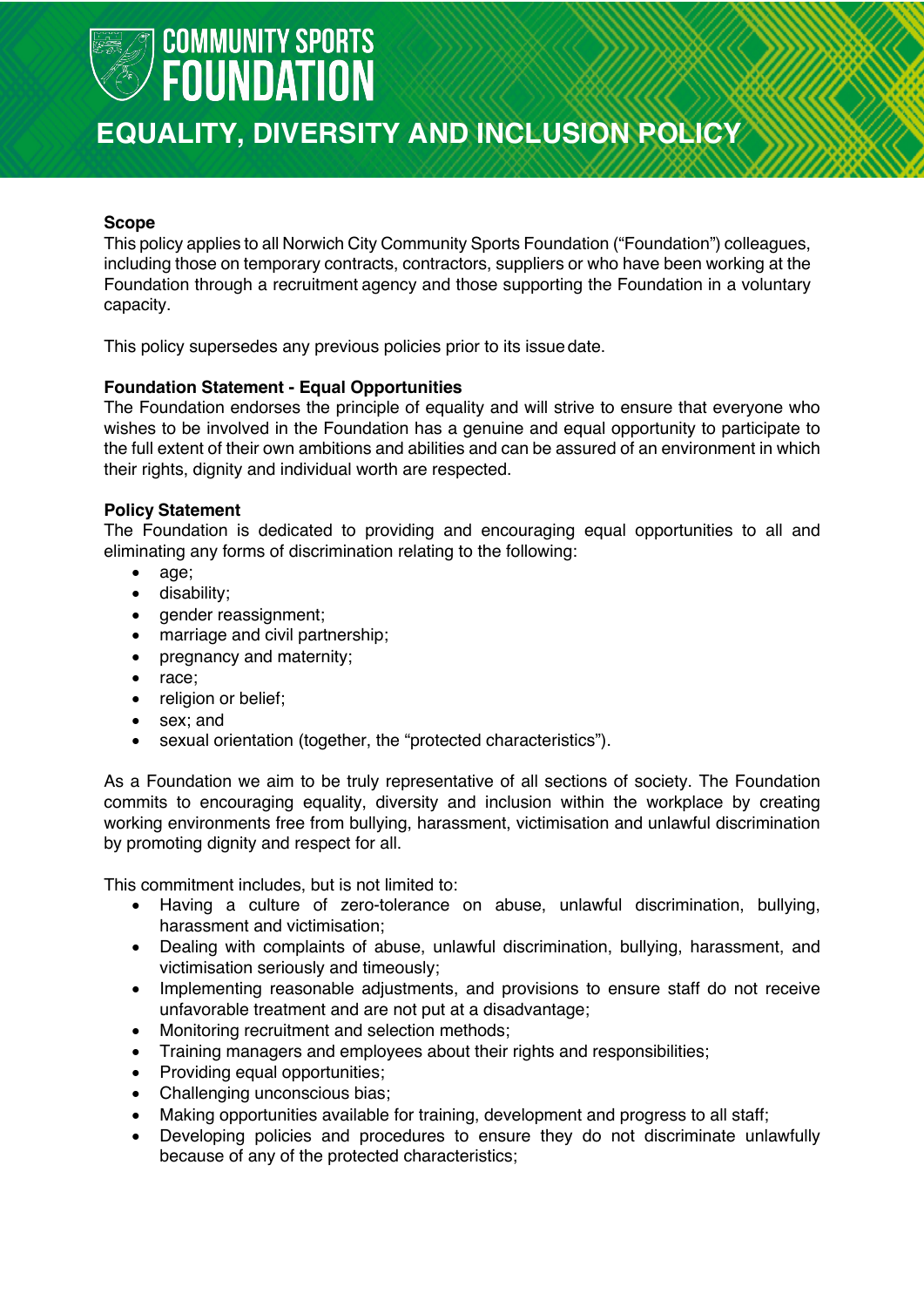

### **EQUALITY, DIVERSITY AND INCLUSION POLICY**

- Monitoring the make-up of the workforce regarding protected characteristics to encourage equality, diversity and inclusion;
- Ensuring all activities promote positive equality, diversity and inclusion.

Each member of staff (herein inclusive of all colleagues mentioned in scope) is expected to adhere to this policy and procedure to ensure that a positive equal, diverse and inclusive opportunities climate exists.

#### **Procedure**

The principles set out in this procedure refer to situations at work and also situations where you are identifiable as an employee, agency worker, volunteer, or third party working on behalf of the Foundation. This includes, but is not limited to, overseas tours; business networking events; award events; any time when wearing the Foundation's clothing or ID badge; and any other direct means of association with the Foundation. This list is not exhaustive.

#### **Equality, Diversity and Inclusion Definitions**

Equality is ensuring individuals or groups of individuals are not treated differently or less favourably, based on their specific protected characteristic.

Diversity is about recognising differences. It is acknowledging the benefit of having a range of perspectives in decision-making and the workforce being representative of the Foundation's customers.

Inclusion is where people's differences are valued and used to enable everyone to thrive at the Foundation. An inclusive working environment is one in which everyone feels that they belong without having to conform, that their contribution matters and they are able to perform to their full potential, no matter their background, identity or circumstances. An inclusive workplace has fair policies and practices in the place and enables a diverse range of people to work together effectively.

#### **Types of Discrimination**

There are different types of unlawful discrimination. They are detailed below coupled with illustrative examples:

Direct discrimination arises when a person is treated less favorably because of a protected characteristic. It is important to realise that an individual does not actually have to have the characteristic themselves in order to suffer direct discrimination. It will also be unlawful if they are treated less favorably because they are thought to have the characteristic, or because someone they know has the characteristic. Examples of direct discrimination would include the following:

- A woman with young children is not employed because it is feared that she might be an unreliable member of staff;
- A man is dismissed because he has a paraplegic wife;
- A Sikh applicant for a senior post is turned down because it is feared he will not "fit in'' with an existing team;
- A man is not given a pay rise because a homophobic manager assumes the employee is gay (even though he is heterosexual);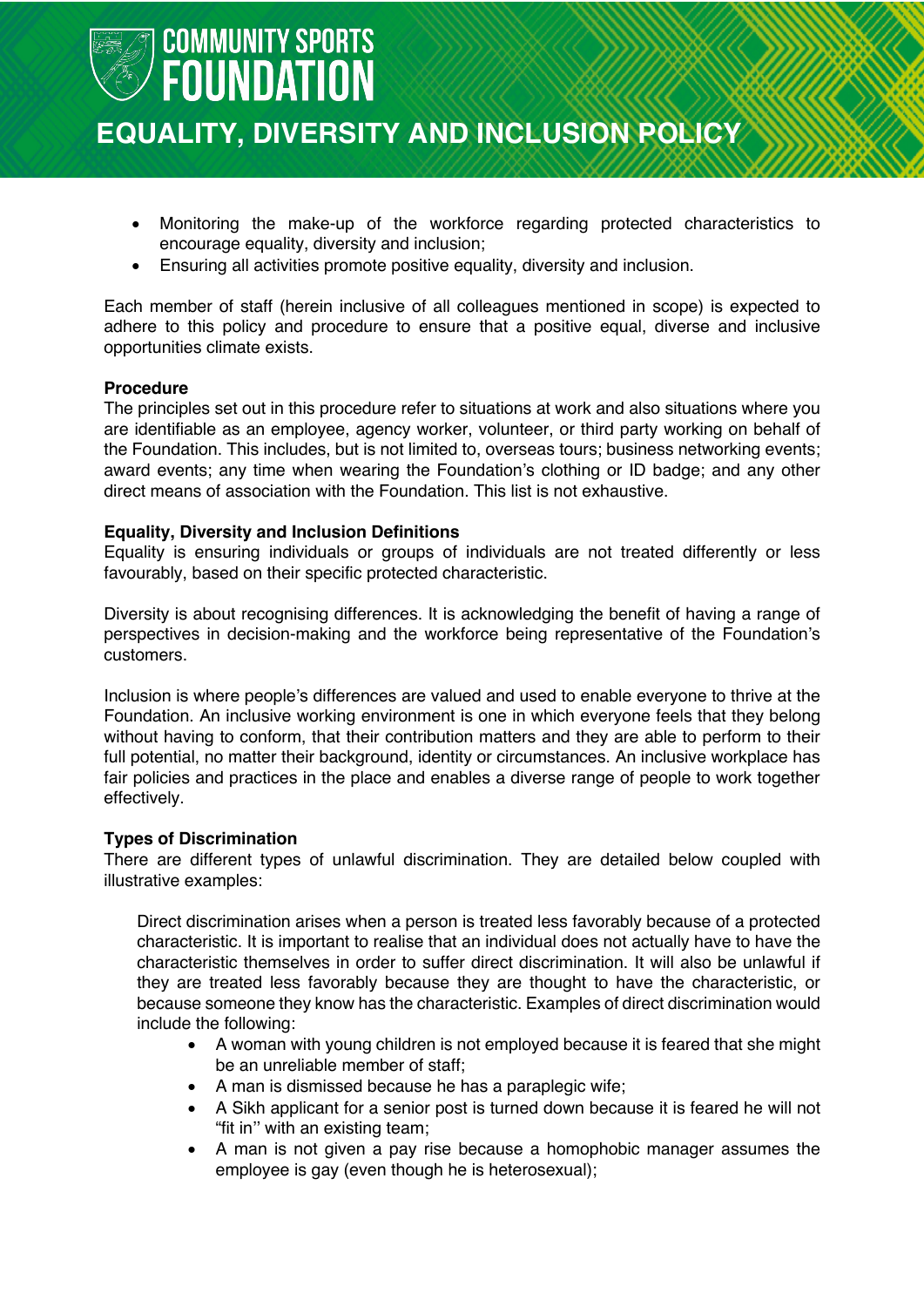## **COMMUNITY SPORTS FOUNDATION EQUALITY, DIVERSITY AND INCLUSION POLICY**

• A visually impaired person is turned down for a job because of a mistaken assumption that such people are unable to use computers.

Indirect discrimination occurs when an apparently neutral requirement is applied which is more difficult for members of certain groups to meet and which cannot be justified on objective grounds. Examples of indirect discrimination are set out below:

- A policy that no members of the workforce can work part-time could constitute indirect discrimination as a higher proportion of women than men may choose to work on a part-time basis to meet caring responsibilities. It may not be justified if the employer's business needs can still be met by more flexible working arrangements.
- A requirement that an applicant must be a ''recent graduate'' may be indirect age discrimination against older workers. This could only be justified if asking for someone who has recently left university is a proportionate means of achieving a legitimate aim.
- A requirement for GCSE English as a selection criterion. This requirement would be harder for people who have been educated overseas to meet and may not be justified if all that is really needed is the ability to demonstrate a reasonable level of literacy. It might also be more difficult for older workers to meet as GCSEs were only introduced in the late 1980s.

Discrimination against disabled people can also occur where a person is treated unfavorably because of something arising in consequence of their disability or where an employer fails to make a reasonable adjustment to accommodate the needs of a disabled person. It is important to realise that it is not only people who are visibly disabled who fall within the definition of people who are disabled. The definition extends to anyone who has a serious physical or mental impairment which has lasted a long time and has a significant impact in their ability to perform normal activities. Examples include:

- A requirement for a member of staff to hold a driving license for a job which involves little travelling;
- Failure to recruit someone with hearing difficulties for a job which requires spoken communication without first considering whether suitable adjustments can be made to working arrangements.

Victimisation occurs when a person is subjected to a detriment because they have taken or intend to take action to assert the rights conferred by equality legislation or because they have assisted someone else with their complaint (for example by providing evidence).

Harassment occurs when a person is subjected to unwanted conduct (whether physical, verbal or non-verbal) related to a protected characteristic which has the purpose or effect of violating that person's dignity or making the work environment hostile, intimidating or offensive for that person. Please refer to the Foundation's Harassment Policy for more details.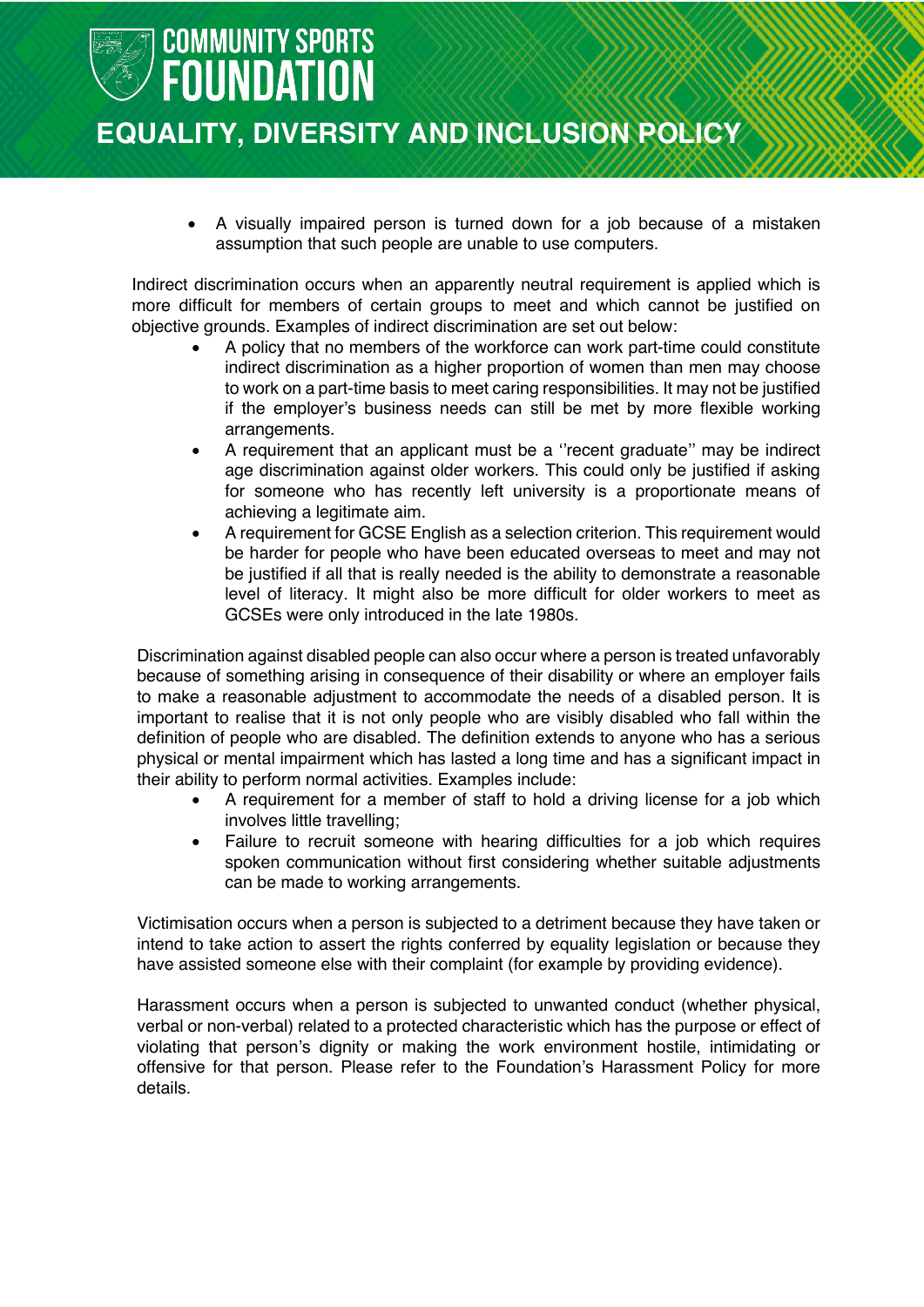

### **EQUALITY, DIVERSITY AND INCLUSION POLICY**

#### **Zero Tolerance**

The Foundation has a zero-tolerance culture relating to any forms of inequality, abuse, harassment, bullying, victimization, exclusion, or unlawful discrimination made by members of staff or the public.

Where members of staff fail to comply with this policy and procedure, they will be investigated in accordance with the Foundation's Disciplinary Policy and Procedure.

The Foundation will take immediate and appropriate action if members of the public breach ground regulations or display acts of inequality, abuse, harassment, bullying, exclusion or discrimination directly or indirectly towards a Foundation staff member. If staff members experience any undue or unlawful conduct made by the public, they are required to make their Line Manager aware immediately and remove themselves from the situation if they feel unsafe. The Foundation will investigate the matter accordingly and implement relevant action plans such as reporting the incident to revelant external agencies, such as "Kick it Out" and "Stonewall", and/or to the police and educating the parties concerned.

#### **Unfair Treatment - Complaints**

If staff feel that they are being treated unfairly or have witnessed unfair treatment, they should raise a grievance though the Foundation's Grievance Policy and Procedure. If it is felt inappropriate for a staff member to approach their manager, they may approach an independent member of management or the Operation's Department. In cases of bullying and/or harassment the procedures set out in the Foundation's Harassment Policy should be used.

#### **Reasonable Adjustments**

To ensure practices remain justifiable and lawful the Foundation will aim to make the necessary reasonable adjustments relating to all protected characteristics. This includes, but is not limited to, physical features and environmental adjustments in relation to any of its premises ensuring fairness and equality for potential employees, current employees and third-party contractors associated with the Foundation.

The Foundation will take all reasonably practicable steps to ensure staff are able to participate in its business activities on an equal basis. You are encouraged to tell the Foundation if you need appropriate support/reasonable adjustments so that this can be provided.

#### **Recruitment and Selection**

The Foundation aims to ensure that job applicants do not suffer unlawful discrimination. Recruitment procedures are reviewed regularly, in line with the Equality Act 2010 and Safer Recruitment Guidelines, including but not limited to, to ensure that individuals are treated based on their relevant merits and abilities.

Job selection criteria is regularly reviewed to ensure that they are relevant to the job and are not disproportionate. Shortlisting of applicants is undertaken by more than one person. Job advertisements will avoid stereotyping or using wording that may discourage groups with a protected characteristic from applying.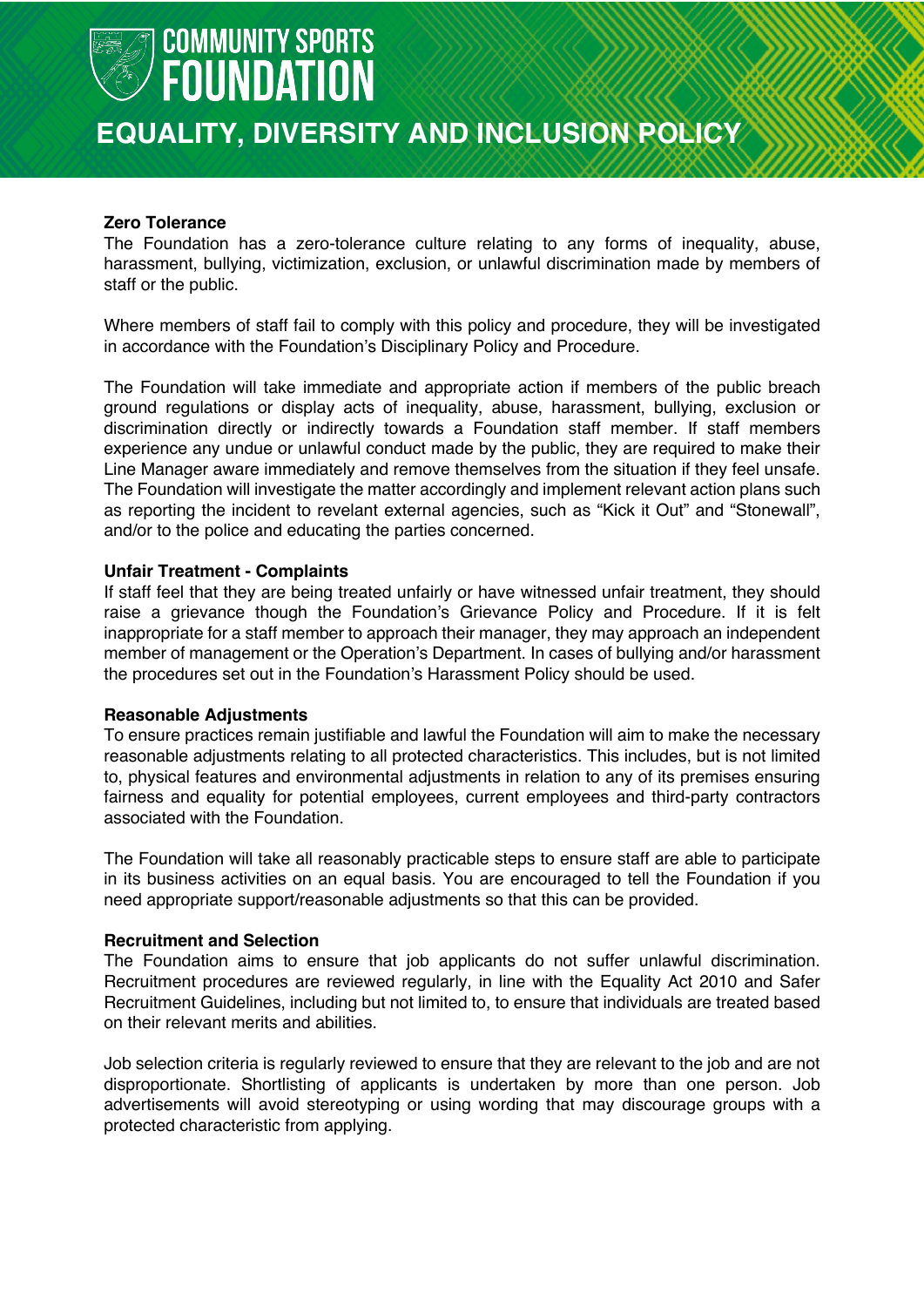### **EQUALITY, DIVERSITY AND INCLUSION POLICY**

Applicants will not be asked questions about health or disability before a job offer is made unless those questions are permitted by law; for example, to establish whether reasonable adjustments might be required for an interview or other selection process, or for equal opportunities monitoring.

The Foundation requests equality and diversity data from all applicants on a voluntary basis when applying for a position and will regularly review shortlisting as the recruitment process progresses. The information is kept in an anonymised format and retained solely within the Operation's Department. The data is used to support the Foundation to take appropriate steps to avoid discrimination and improve equality, diversity and inclusion.

The Foundation is required by law to ensure that all employees are entitled to work in the UK. Assumptions about immigration status will not be made based on appearance or apparent nationality. All prospective employees, regardless of nationality, must be able to produce original documents before employment starts to satisfy current immigration and right to work legislation.

#### **Training, promotion and terms and conditions**

Employees will be given appropriate access to promotions and training to enable them to progress. All decisions will be made based on merit, ability and job suitability coupled with transparent and justifiable methods.

Workforce composition and promotions will be monitored to ensure equality of opportunity at all levels of the Foundation. Where appropriate, steps will be taken to identify and remove unjustified barriers and to meet the needs of disadvantaged or underrepresented groups.

Terms and conditions, benefits and facilities will be reviewed regularly to ensure that they are available to all staff who should have access to them and that there are no unlawful obstacles to accessing them.

#### **Equality, Diversity & Inclusion and Unconscious Bias Training**

The Foundation will proactively deliver compulsory Equality, Diversity and Inclusion training combined with Unconscious Bias training to all staff in the form of inductions.

If there are concerns with conduct that may cause unfair or unlawful treatment within the Foundation then individual or group training will take place immediately and without delay.

#### **Development of Policies and Procedures**

The Foundation will ensure that all policies and procedures are inclusive and are not unfair or unjustifiable to groups with protected characteristics. Policies and Procedures are governed by the Board of Trustee's and the Foundation's Chief Executive Officer.

The Foundation will ensure that redundancy criteria and procedures are fair and objective and are not unlawfully directly or indirectly discriminatory. The Foundation will ensure Absence, Wellbeing, Performance Management and Disciplinary Policy and Procedures penalties are applied without unlawful discrimination or unconscious bias.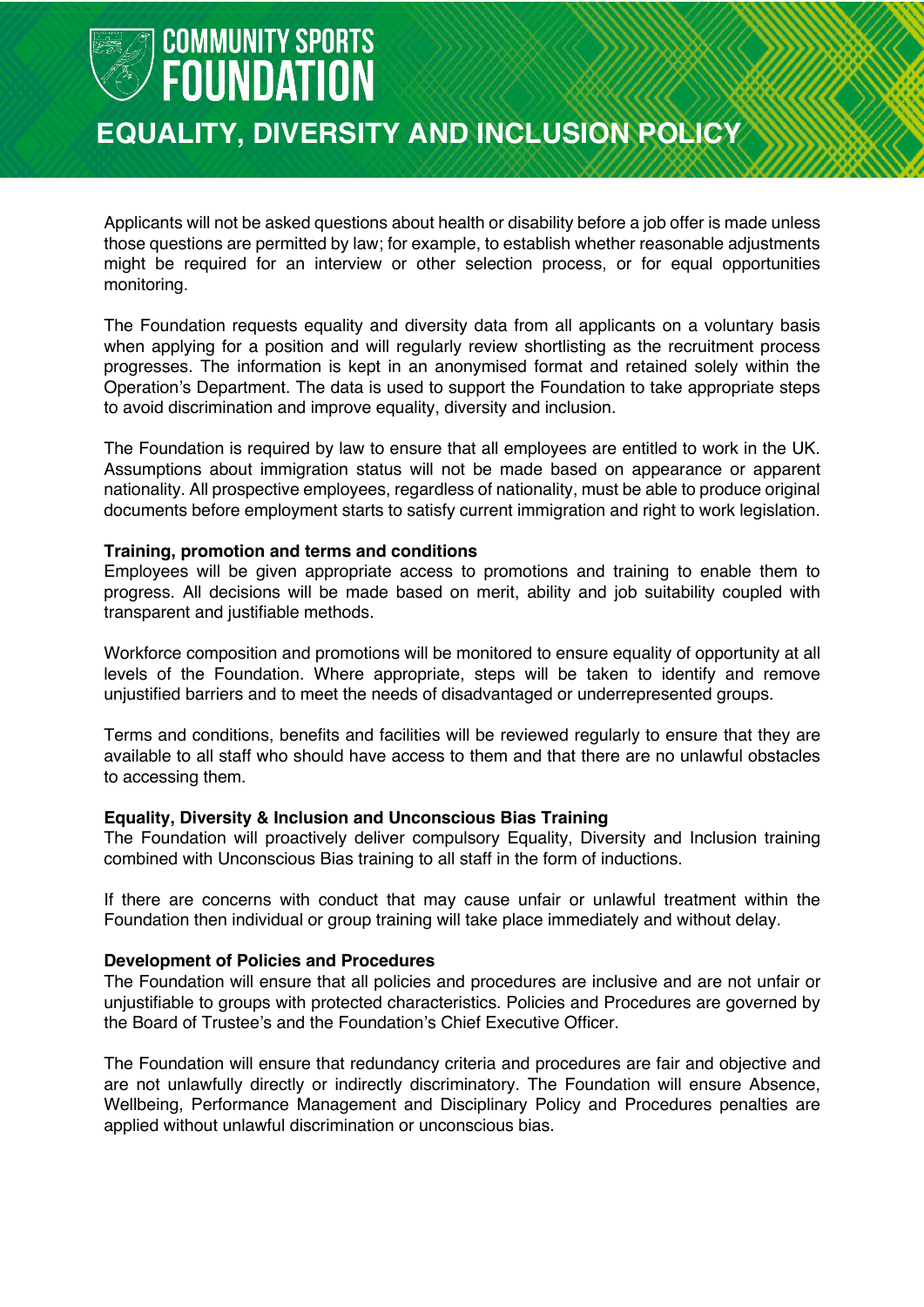

### **EQUALITY, DIVERSITY AND INCLUSION POLICY**

#### **Unconscious Bias**

The Foundation recognises that unconscious bias occurs when people favour others who look like them and/or share their values (as we receive information all the time from our own experiences and what we read, hear, or see in the media etc.) and that everyone has an unconscious bias. The Foundation recognises the need to proactively mitigate unconscious bias as it can inadvertently influence recruitment, promotion, staff development and recognition leading to less diverse workforce.

Where unconscious bias is against a protected characteristic, it can be unlawfully discriminatory. The Foundation therefore aims to challenge stereotyping and prejudice openly and to mitigate this through:

- Being aware of unconscious bias;
- Not rushing to make decisions and considering issues fully;
- Justifying decisions based on evidence and recording the reasons for decisions, e.g. recruitment and disciplinary outcomes;
- Encouraging staff to work with diverse groups of people and getting to know them as individuals, such as working within different teams, premises etc.;
- Focusing on the positive behaviour of people and not the negative stereotypes;
- Implementing Policies and Procedures which limit the influence of individual characteristics and preferences.

#### **Monitoring Activities**

To ensure that this policy and procedure is operating effectively, and to identify groups that may be underrepresented or disadvantaged, the Foundation monitors applicants, employees and associated members of the Foundation's age; disability; gender reassignment; marriage or civil partnership; pregnancy and maternity; race; religion or belief; sex; and sexual orientation. Provision of this information is voluntary, and it will not affect an individual. All data is held in accordance with the Data Protection Policy and Procedure.

#### **Outreach Activities - Monitoring**

As part of the Foundation's social responsibility we positively promote staff to engage with the community and participate in outreach activities. We therefore actively monitor participation and diversity of activities to identify groups that may be underrepresented or disadvantaged.

#### **Reporting**

If anyone suspects or has any concerns around bullying, harassment, victimisation and/or unlawful discrimination at the Foundation's then please contact the Foundation's Head of Operations or Chief Executive Officer or, the Foundation's Board of Trustees, if more appropriate.

#### **Responsibility and Key Contacts**

The Chief Executive Officer has overall responsibility for the effective operation of this policy and for ensuring compliance with equality legislation. Day-to-day operational responsibility has been delegated to the Equality, Diversity and Inclusion Lead.

All managers must set an appropriate standard of behavior; leading by example and ensuring that those they manage adhere to this Policy and Procedure.